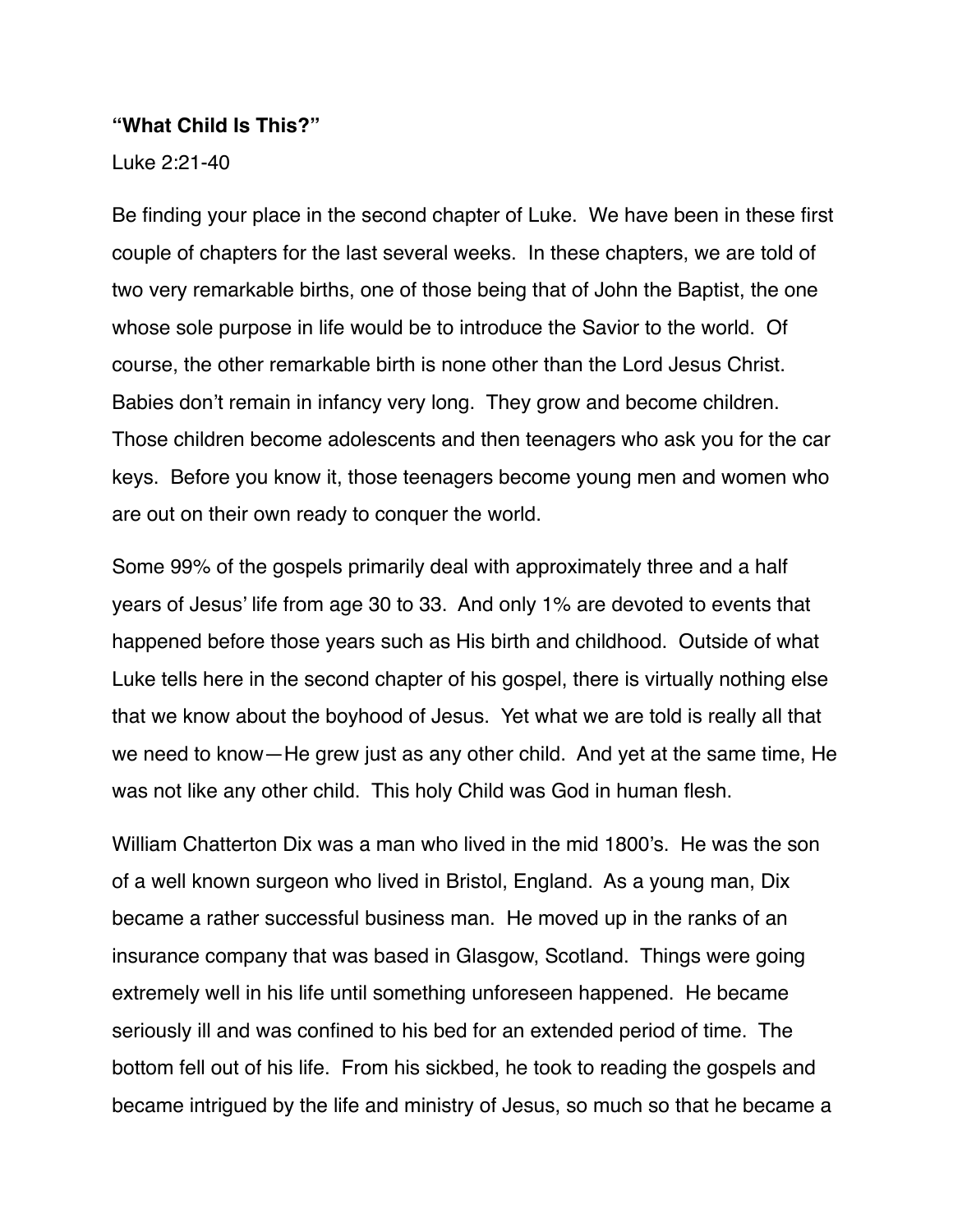Christian and began writing poetry. One of the poems that he wrote he also set to the tune of 'Greensleeves.' You know it simply as, "What Child Is This?"

> *What Child is this who, laid to rest On Mary's lap is sleeping? Whom angels greet with anthems sweet, While shepherds watch are keeping? This, this is Christ the King, Whom shepherds guard and angels sing; Haste, haste, to bring Him laud, The Babe, the Son of Mary.*

Well, when you and I read what Luke has written here, we might also ask the same question—What Child is this?

From verse 20 to verse 21, the scene shifts from the nativity in Bethlehem to the temple in Jerusalem. In his orderly account, Luke is going to show us how Jesus is legally qualified to be our Savior. No less than five times in these verses does he refer to the 'Law of Moses.' He also will introduce us to a couple of eyewitnesses, both of whom will testify that the infant Jesus is indeed Israel's long awaited Messiah. Notice three things involved here:

### **1. IDENTIFICATION with Israel's covenant (2:21)**

*"And at the end of eight days, when he was circumcised, he was called Jesus, the name given by the angel before he was conceived in the womb."*

We might well be tempted to skip over passages like this that seem to record insignificant details that appear to be unrelated to us. However, the fact that Jesus is subjected to Jewish legal requirements has great significance. It shows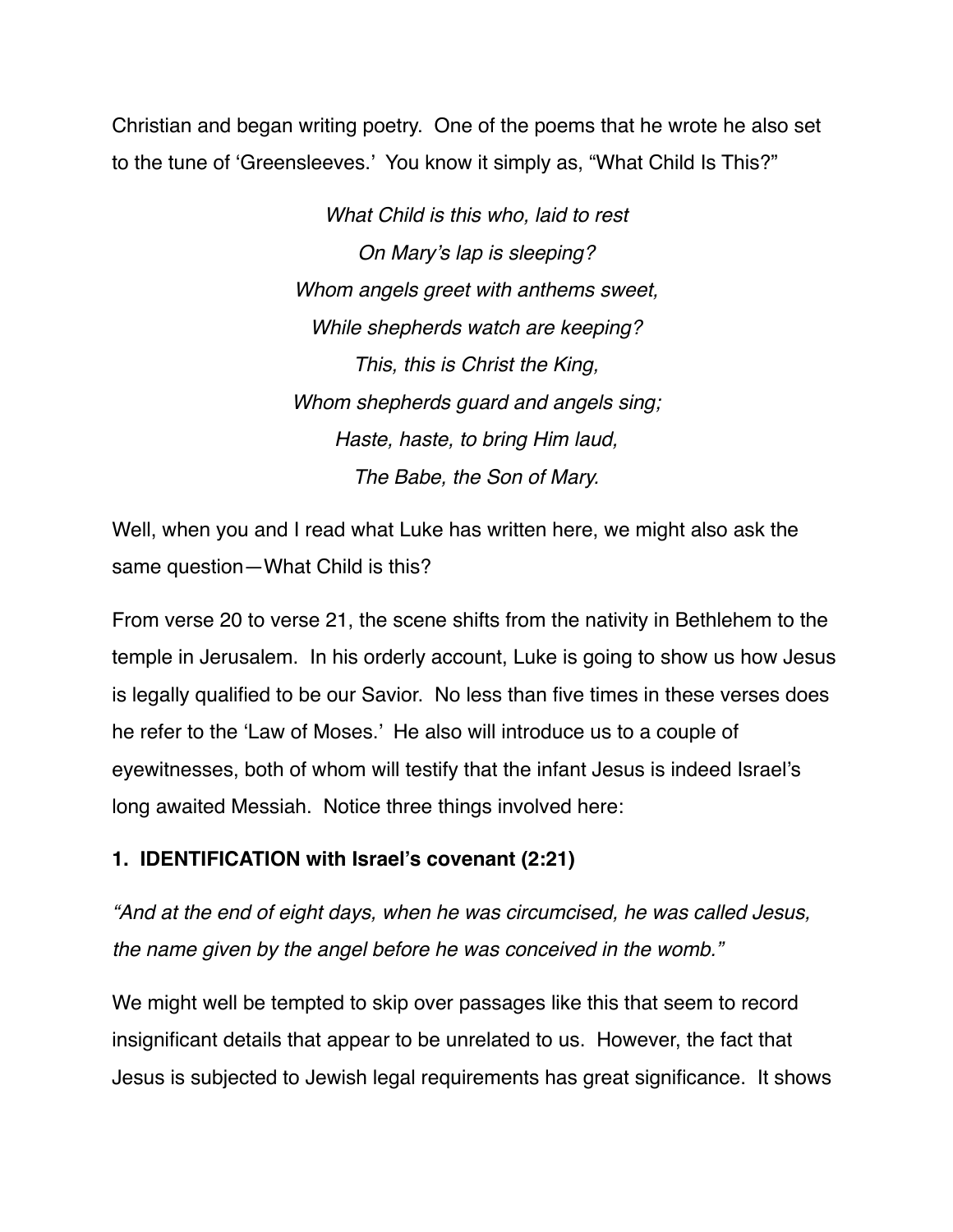us that Christ has come to identify with Abraham's descendants and, as such, He is the embodiment of all that God had promised the patriarchs.

The details of the Abrahamic Covenant and all it involved are found in Genesis 17…

On the eighth day of his infant life, a Jewish baby boy was to be circumcised, at which time his parents announced his name. All of this would later be specified in the law.

Why was this the sign of the covenant? It was the mark of Israel's national identity that would distinguish them from their neighbors. And beyond that, it served as a painful and visible object lesson of the need for cleansing from the depravity of sin, which is passed down from one generation to the next. It served as a physical symbol of the spiritual cleansing of the heart that takes place at salvation.

**Deuteronomy 10:12-16—"And now, Israel, what does the Lord your God require of you, but to fear the Lord your God, to walk in all his ways, to love him, to serve the Lord your God with all your heart and with all your soul, and to keep the commandments and statutes of the Lord…Circumcise therefore the foreskin of your heart, and be no longer stubborn."**

**Deuteronomy 30:6—"And the Lord your God will circumcise your heart and the heart of your offspring, so that you will love the Lord your God with all your heart and with all your soul, that you may live."**

It is the heart that God is concerned with. It has always been the heart. And God gave an outward, tangible sign to illustrate this throughout the generations of Israel.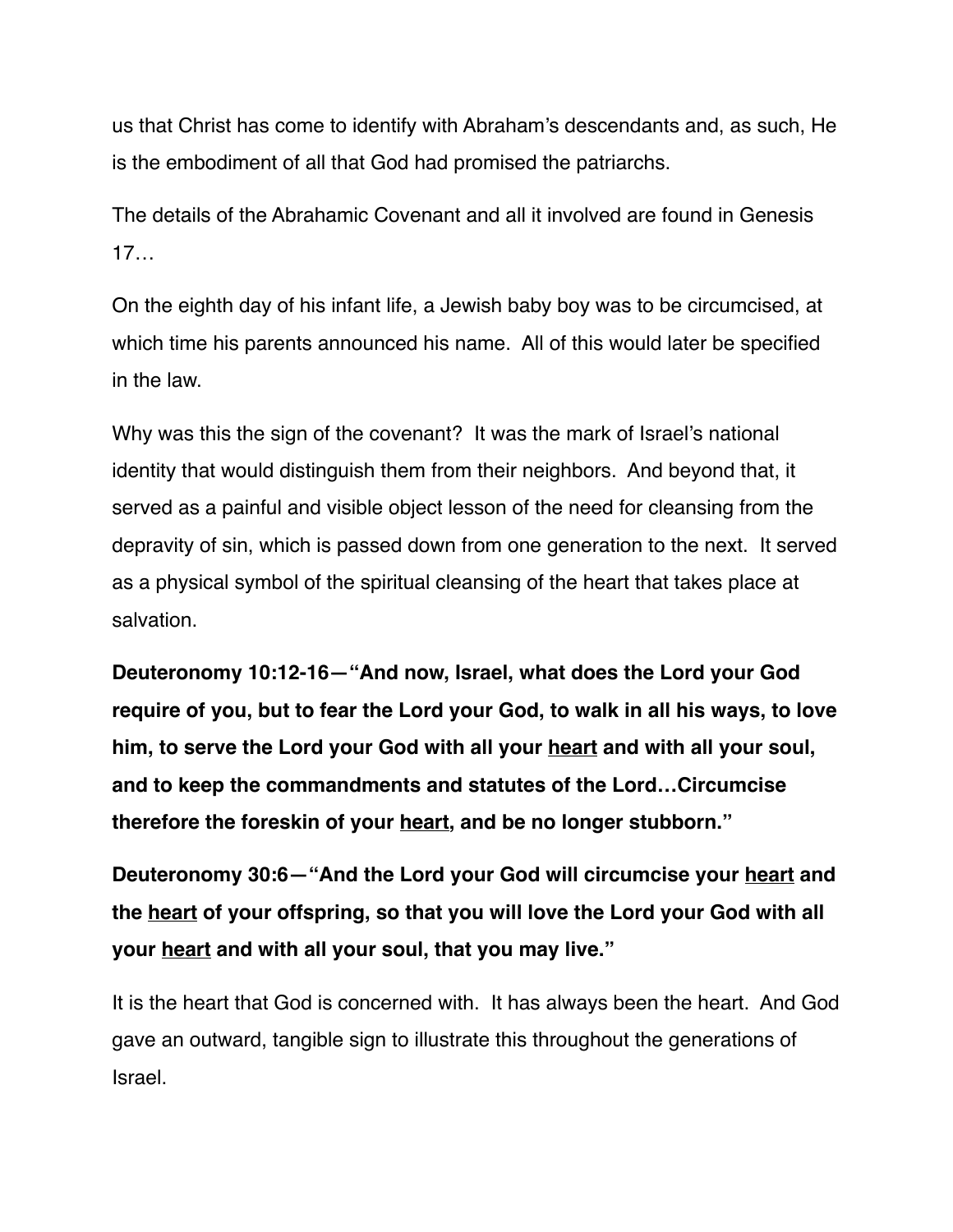By closely following the Law of Moses, and through bearing the sign of God's covenant with Abraham, Jesus became identified with the nation of Israel. He had no sin of His own. He didn't have a heart that was in need of cleansing. He is the sinless, perfect Son of God. Yet He came to fulfill the demands of the Law.

This is the point made by the apostle Paul:

# **Galatians 4:4-5—"But when the fullness of time had come, God sent forth his Son, born of woman, born under the law, to redeem those who were under the law, so that we might receive adoption as sons."**

Even from His infancy, Jesus keeps the law perfectly and will do so throughout His entire life. And only because He did so could His righteousness be credited to those who trust Him in faith. You need righteousness in order to go to heaven. And none of us have any righteousness on our own merit. That's why we need Christ.

**Donald Grey Barnhouse***—"His circumcision was His first suffering for us…It symbolized the work the Savior did on the cross in dealing with our sin nature."* 

Though Jewish circumcision was intended to convey a spiritual truth, it became an empty ritual and a source of prideful boasting on the part of those who had forgotten its true significance. Paul deals with these 'Judiazers.'

**Galatians 6:14-17—"But far be it from me to boast except in the cross of our Lord Jesus Christ, by which the world has been crucified to me, and I to the world. For neither circumcision counts for anything, nor uncircumcision, but a new creation. And as for all who walk by this rule, peace and mercy be upon them, and upon the Israel of God. From now on let no one cause me trouble, for I bear on my body the marks of Jesus."**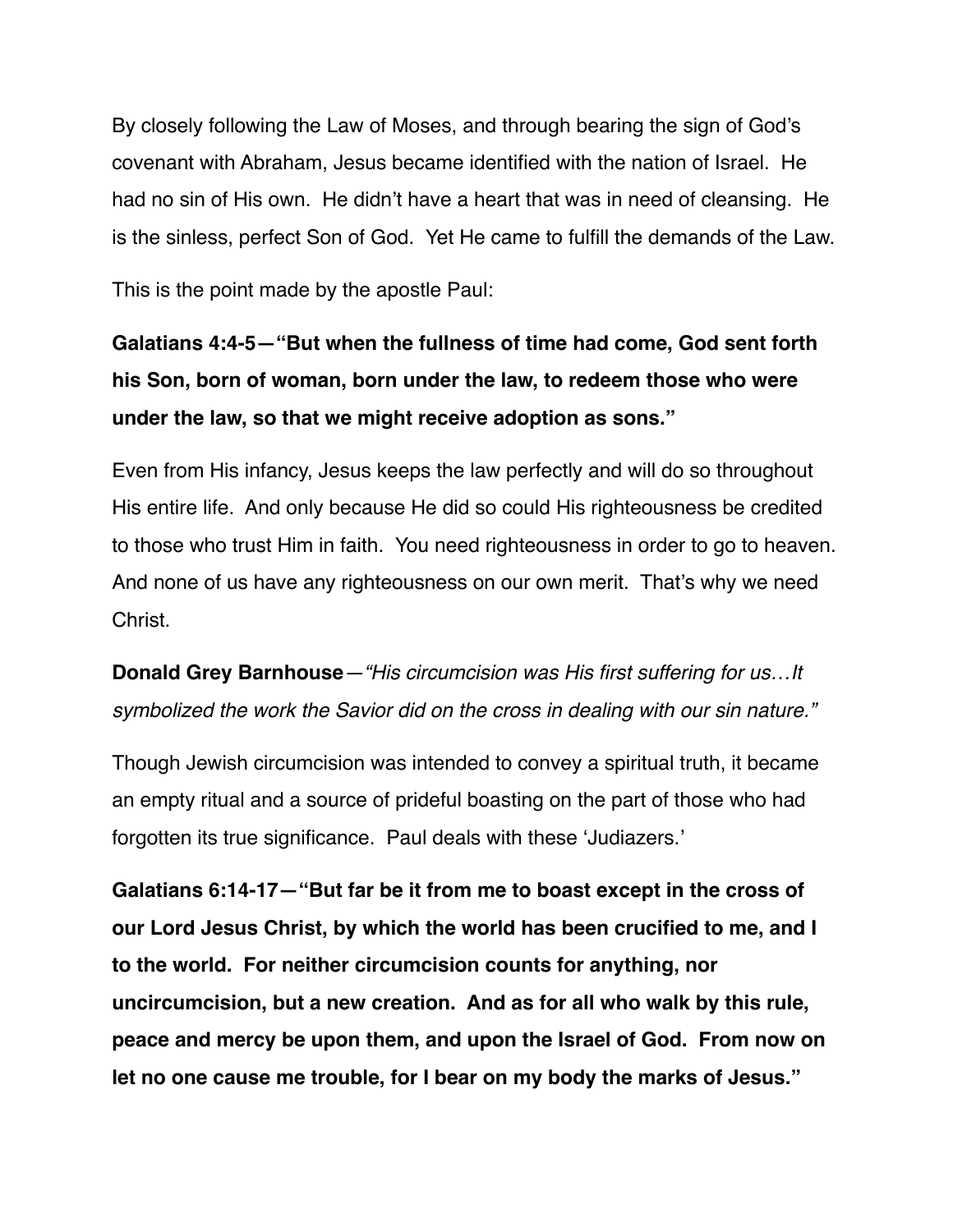This is even conveyed in the name that He is given. As the baby is circumcised on the eighth day as the law required, it was then that Mary and Joseph declared His name.

### **"Jesus"***—the Lord saves*

## **Matthew 1:21—"She will bear a son, and you shall call his name Jesus, for he will save his people from their sins."**

His name is a statement of His deity. He came to identify with those in need of salvation, and salvation is found only in Him. And as Peter says in Acts 4:12, "There is salvation in no one else, for there is no other name under heaven given among men by which we must be saved."

### **2. PRESENTATION according to Mosaic law (2:22-24)**

*"And when the time came for their purification according to the Law of Moses, they brought him up to Jerusalem to present him to the Lord (as it is written int he Law of the Lord, 'Every male who first opens the womb shall be called holy to the Lord') and to offer a sacrifice according to what is said in the Law of the Lord, 'a pair of turtledoves, or two young pigeons.'"*

Just as the Law of Moses stated that Jewish males were to be circumcised on the eighth day, it also stated that there was a process of purification after childbirth for the mother. All of this is specified in Leviticus 12.

Again, look at all the references that Luke makes to Mosaic law—"according the Law of Moses" in verse 22, or "as it is written in the Law of the Lord" in verse 23, and again "the Law of the Lord" in verse 24, or "according to the custom of the Law" in verse 27, and then "according to the Law of the Lord" in verse 39. That's five total references to the Law of Moses.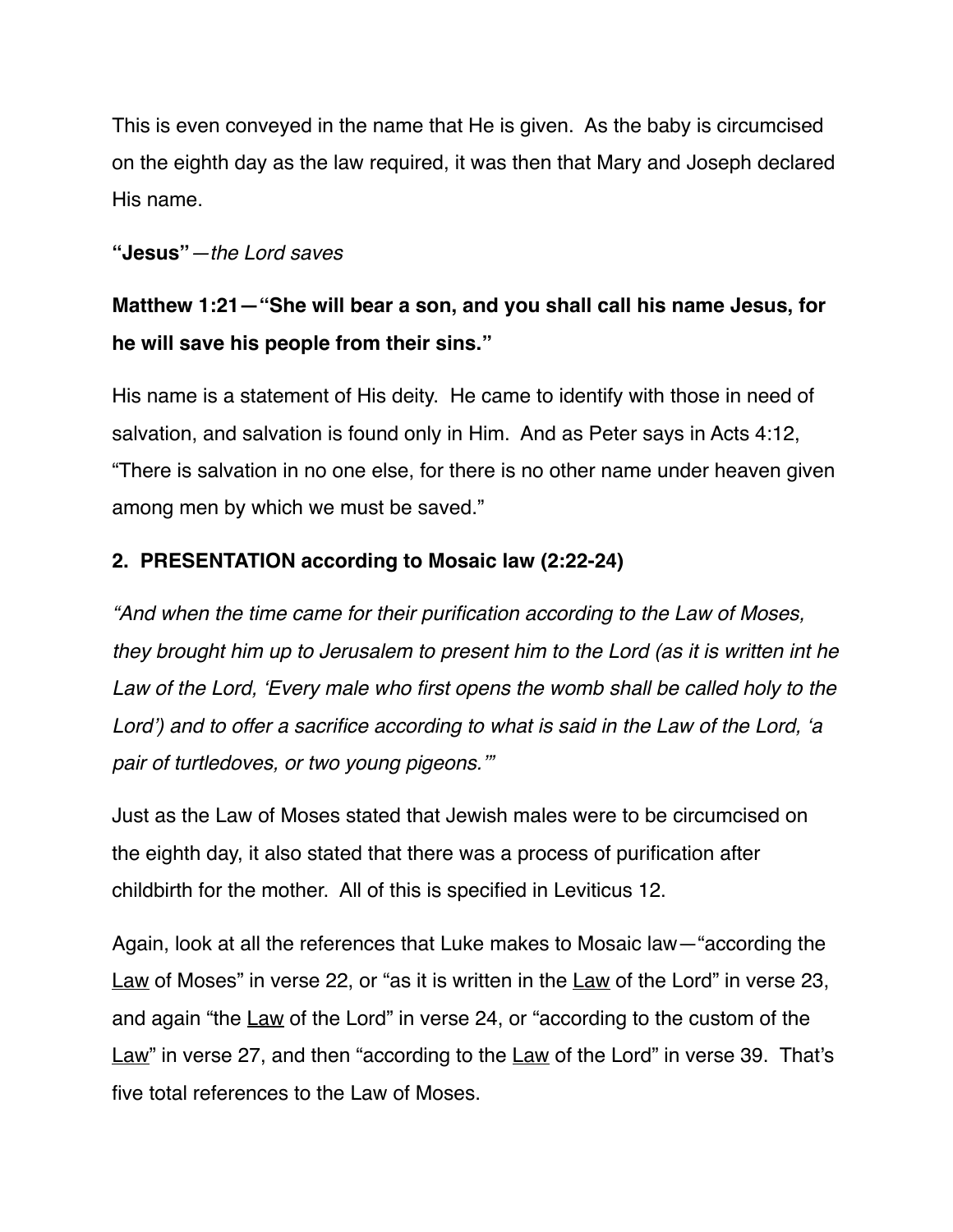As a firstborn Son, the law also stated that Jesus had to be presented in the temple as holy to God. This goes all the way back to the Exodus. God's judgment on the Egyptians in the form of the tenth plague involved the death of their firstborn. The firstborn Israelites, however, were spared from the judgment because a 'passover' lamb died in their place. From then on in Israel's history, all firstborn males were devoted to the Lord. They were set apart as His special possession for His own special purpose.

God describes the symbolism to Moses in Exodus 13…

It was a reminder that God ransomed the Israelite firstborn from death. Just as Israel's firstborn were redeemed with a Passover lamb, the law demanded that all future firstborn be redeemed with a lamb that must die in their place.

Mary and Joseph take Jesus to the temple where He is presented to the Lord, and it involved a sacrifice. It was recognition that He belonged to the Lord.

**Leviticus 12:6-8—"And when the days of her purifying are completed, whether for a son or for a daughter, she shall bring to the priest at the entrance of the tent of meeting a lamb a year old for a burnt offering…And if she cannot afford a lamb, then she shall take two turtledoves or two pigeons."**

The law said that the poor could offer a pair of doves as an offering. The fact that Mary and Joseph can't afford a lamb shows that they were poor. However, in a way that they themselves didn't fully realize at the time, the Lamb was in their arms.

Now let me tell you why all of this is important. Because whether you realize it or not, it is very important. When He later began His ministry, Jesus said: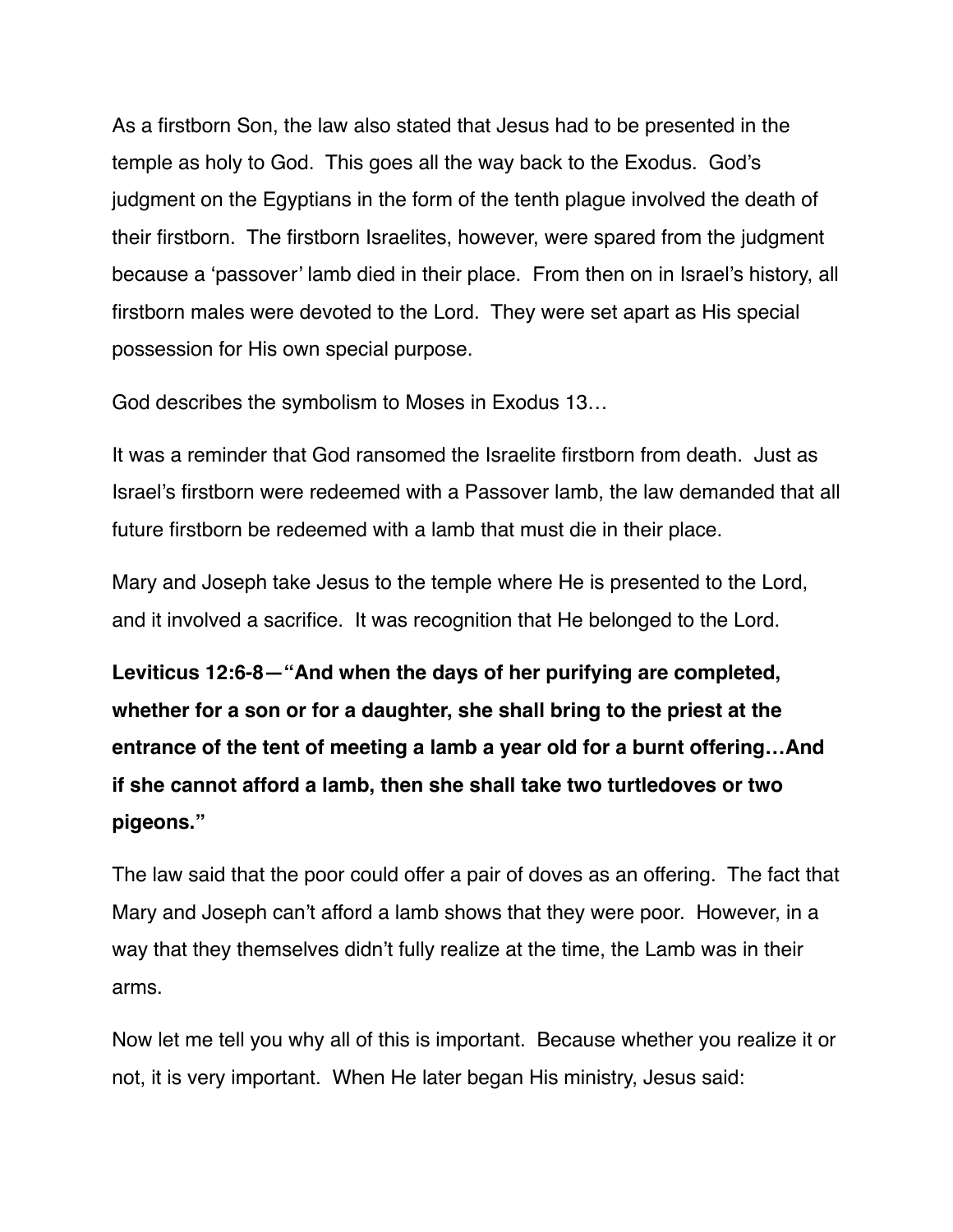**Matthew 5:17—"Do not think that I have come to abolish the Law or the Prophets; I have not come to abolish them but to fulfill them."**

**Luke 16:17—"But it is easier for heaven and earth to pass away than for one dot of the Law to become void."**

From the beginning of His life on earth, before He ever uttered His first word or exercised His will as a human being, Jesus Christ fulfilled the requirements of God's Law and therefore is uniquely qualified to be our Lamb.

He is sinless and perfect in every way. It had to be this way, because we could not be saved otherwise.

**Galatians 2:16-21—"Yet we know that a person is not justified by works of the law but through faith in Jesus Christ…For through the law I died to the law, so that I might live to God. I have been crucified with Christ. It is no longer I who live, but Christ who lives in me. And the life I now live in the flesh I live by faith in the Son of God, who loved me and gave himself for me. I do not nullify the grace of God, for if righteousness were through the law, then Christ died for no purpose."**

### **3. VERIFICATION of God's saving purpose (2:25-40)**

*"Now there was a man in Jerusalem, whose name was Simeon, and this man was righteous and devout, waiting for the consolation of Israel, and the Holy Spirit was upon him. And it had been revealed to him by the Holy Spirit that he would not see death before he had seen the Lord's Christ."*

Being the careful historian that he is, Luke is going to show us how all of this is backed up by eyewitness testimony. While Mary and Joseph are there in Jerusalem, as they are making their way into the temple complex, Luke says that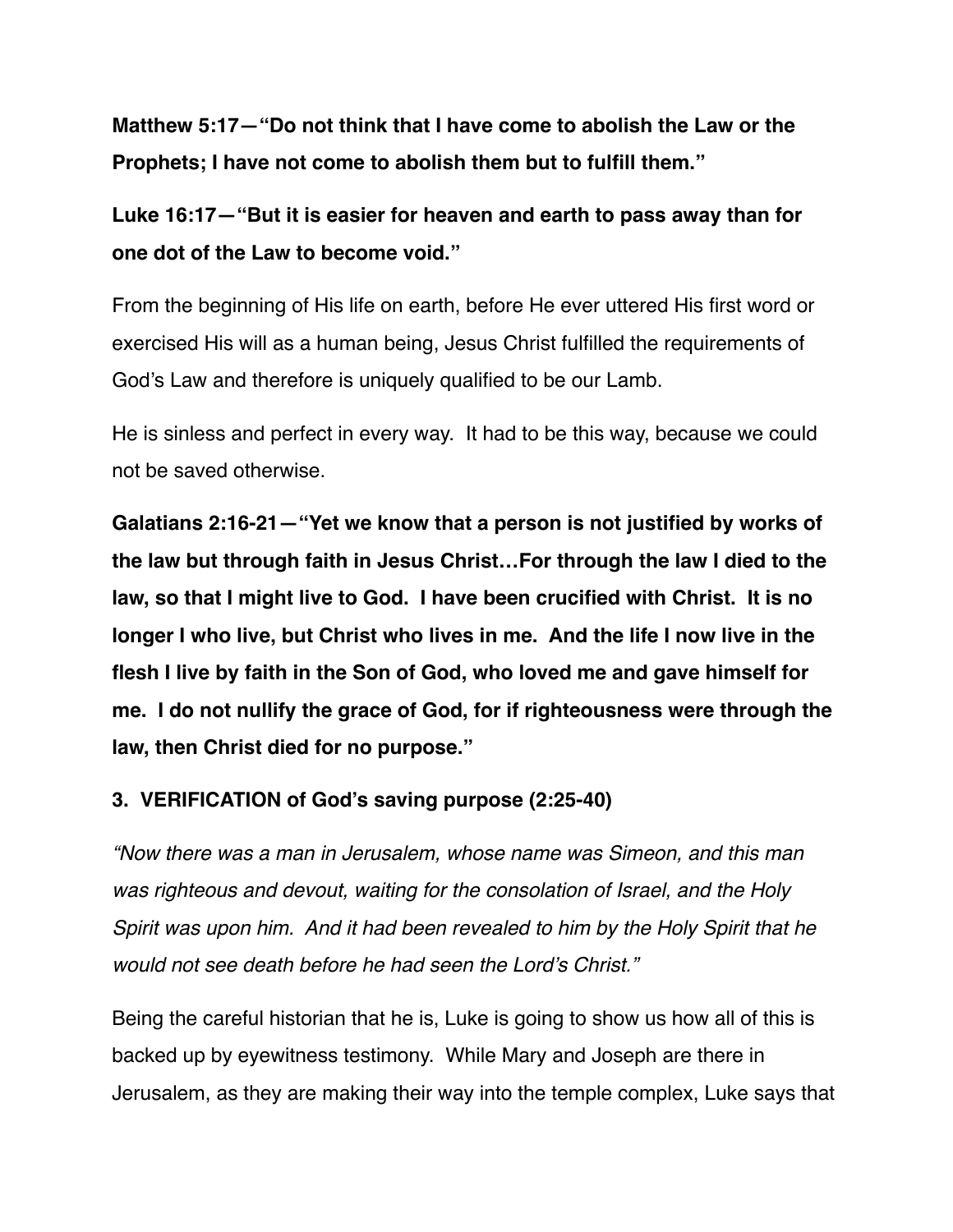they are met by a man whose name is Simeon. And notice how Luke describes him:

- Righteous and devout
- Waiting for the consolation of Israel
- The Holy Spirit was upon him

It had been revealed to Simeon by the Holy Spirit that he would not see death before he had seen the Lord's Christ. While the world around him was going about its business, Simeon was waiting and watching for the Savior.

**Charles Swindoll***—"While Augustus Caesar strutted the marbled floors of his palace pulling the strings of power to suit his own agenda, while Herod maniacally searched out and destroyed potential rivals to his ill-gotten throne, and while religious leaders skimmed money from the temple treasury and twisted Judaism to suit their perverse list for power, God's people quietly prayed for the coming of the Messiah."*

Isn't that just the way things are now? Our world is busy with prioritizing money, power, and self-gratification at any cost. The world is busy giving its opinion on social matters, political matters, entertainment matters. You want to know something that will absolutely blow your mind? Before I finish this sentence, there will be:

- **•** 31.25 million messages sent on Facebook
- **•** 347,222 tweets made on Twitter
- **•** 48,611 pictures posted on Instagram
- **•** 300 hours of video uploaded to Youtube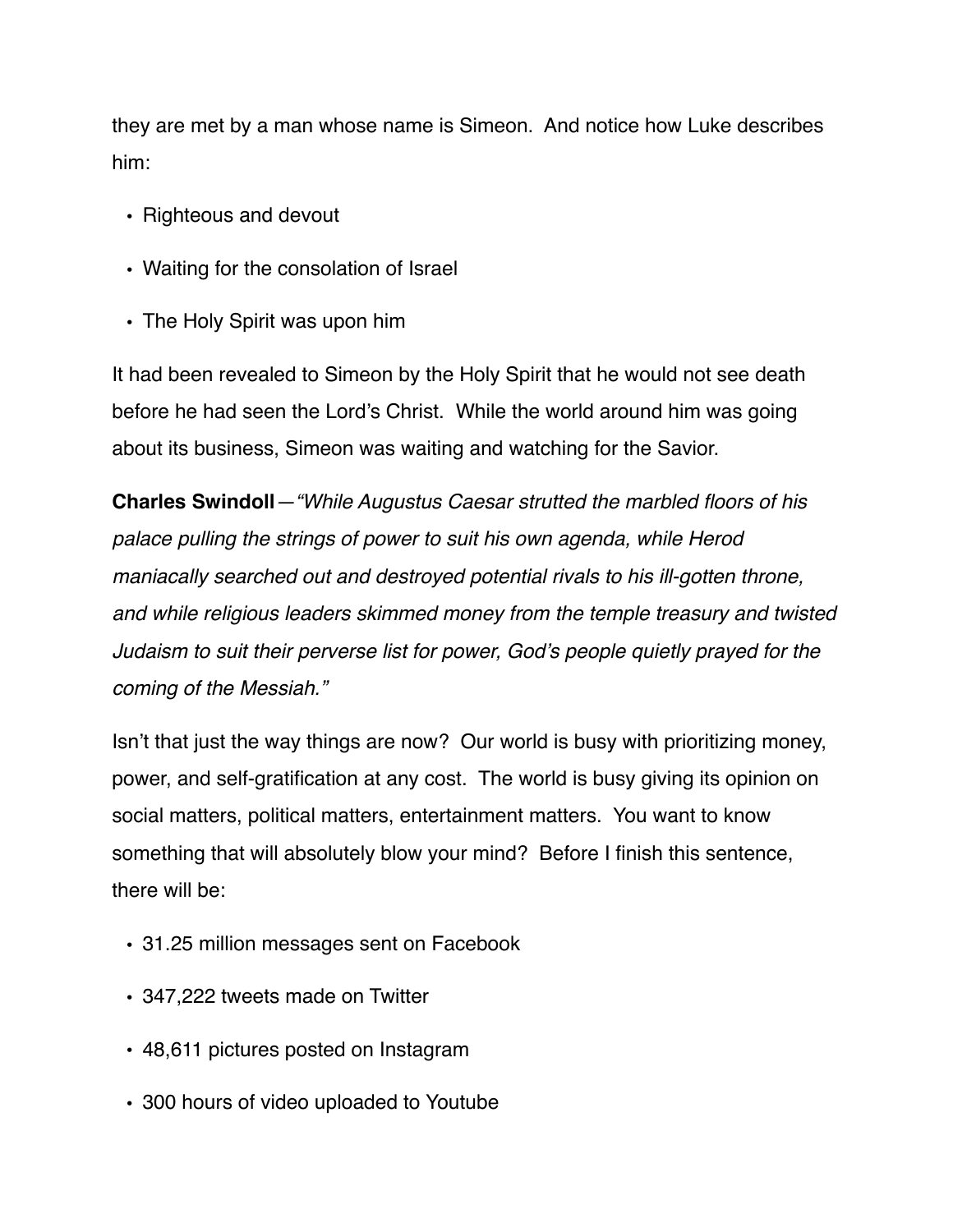The population of the world now consists of over 7.7 billion people. Worldwide, there are 258 births per minute which averages out to 4.3 births every second. There are more than 15,000 births per hour, and just over 6,000 deaths per hour all around the world. Before the day is over, the world population will include over 200,000 more people than it did this morning. And it happens this way every day.

Yes, the world around us is very busy. All of us in this room are very busy. But are we watching and waiting for Christ to come? Simeon was!

Notice what else Luke says about Simeon in verse 27:

*"And he came in the Spirit into the temple, and when the parents brought in the child Jesus, to do for him according to the custom of the Law, he took him up in his arms and blessed God and said, 'Lord, now you are letting your servant depart in peace, according to your word; for my eyes have seen your salvation that you have prepared in the presence of all peoples, a light for revelation to the Gentiles, and for glory to your people Israel.' And his father and mother marveled at what was said about him."*

What he says here is really a song of praise and worship. Which by the way, it is the fourth or fifth one in these first couple of chapters in Luke. He praises God for two things:

#### God's promise

The Lord had promised Simeon that before he died, he would personally see the Messiah. And as he holds baby Jesus, he begins to praise God and experience a profound peace of soul.

**"Depart"***—to set free, to loose*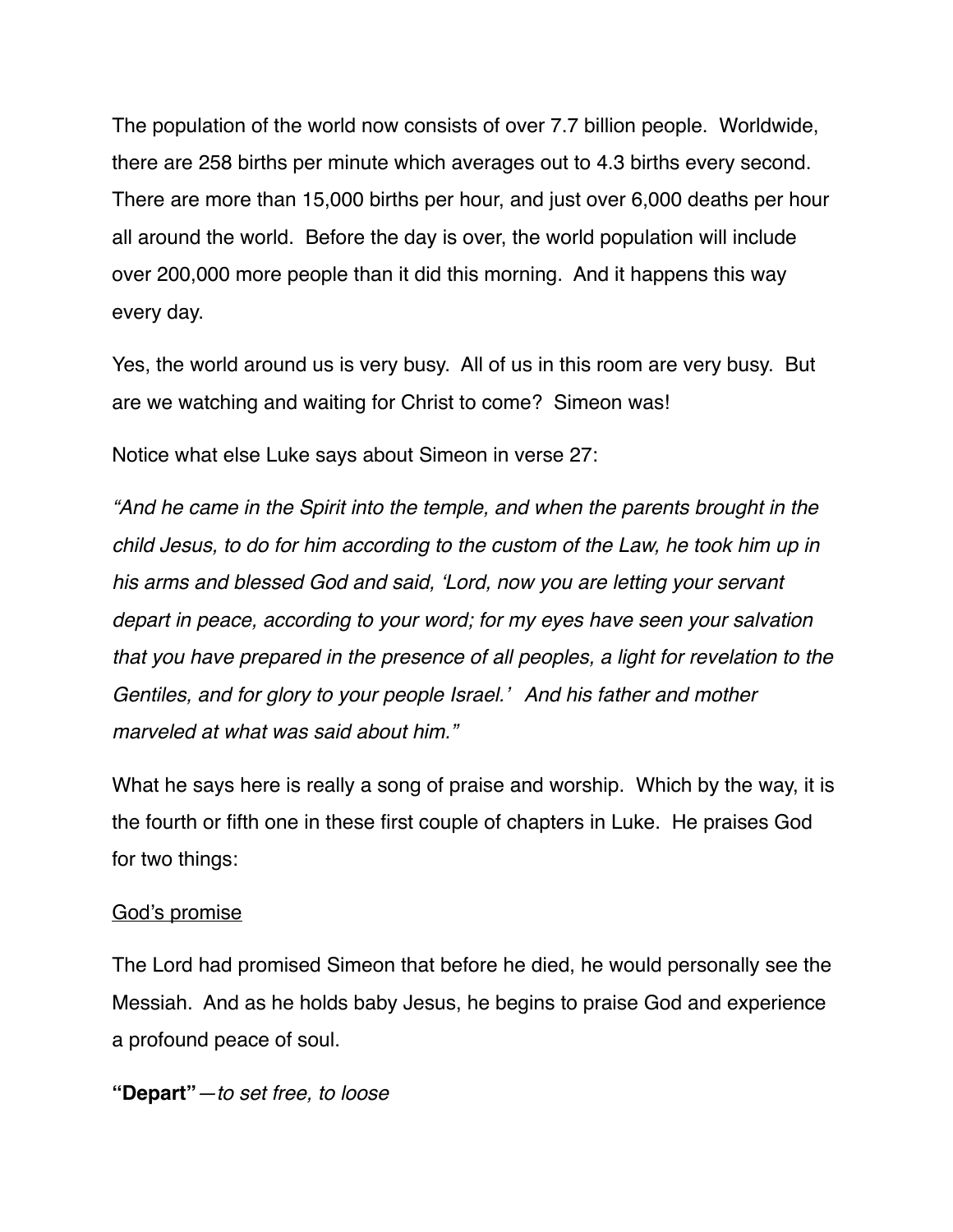It was a Greek word that was used to speak of a prisoner's release, to untie a ship and set sail, to take down a tent, and to unyoke a beast of burden. Simeon is simply saying that he was now ready to die, for he had met the Lord's salvation face to face. Only Christ can bring someone such confidence in the face of death.

#### God's provision

Not only does Simeon praise God for what Christ means to him personally, but notice also how he praises God for the gift of a Savior for the whole world. He recognizes that his own eyes have seen the salvation that God has prepared in the presence of all peoples. The tiny infant that he held in his arms was salvation incarnate, a light for revelation to the Gentiles, and the glory of God's people.

Keep in mind that this is one of Luke's major themes—the Lord Jesus Christ is not only the means of ethnic Israel's salvation, but He is a Savior for the whole world. It is the same message that was announced to the shepherds:

# **Luke 2:10-11—"Fear not, for behold, I bring you good news of great joy that will be for all the people. For unto you is born this day in the city of David a Savior, who is Christ the Lord."**

In verse 33, Luke says that Joseph and Mary 'marveled' at what was said about their little Baby. The idea is that they are amazed, astonished, and struck with wonder. It is the same word that Luke will later use to describe the reaction of those who witness the miracle of Jesus. Think about all that Mary and Joseph had already experienced up until this point. Both of them have had an angelic messenger who announced to them news that they would have a Child. Both of them were witnesses of the virgin birth. Both of them heard the story that the shepherds told. Yet they are still filled with wonder at Simeon's words.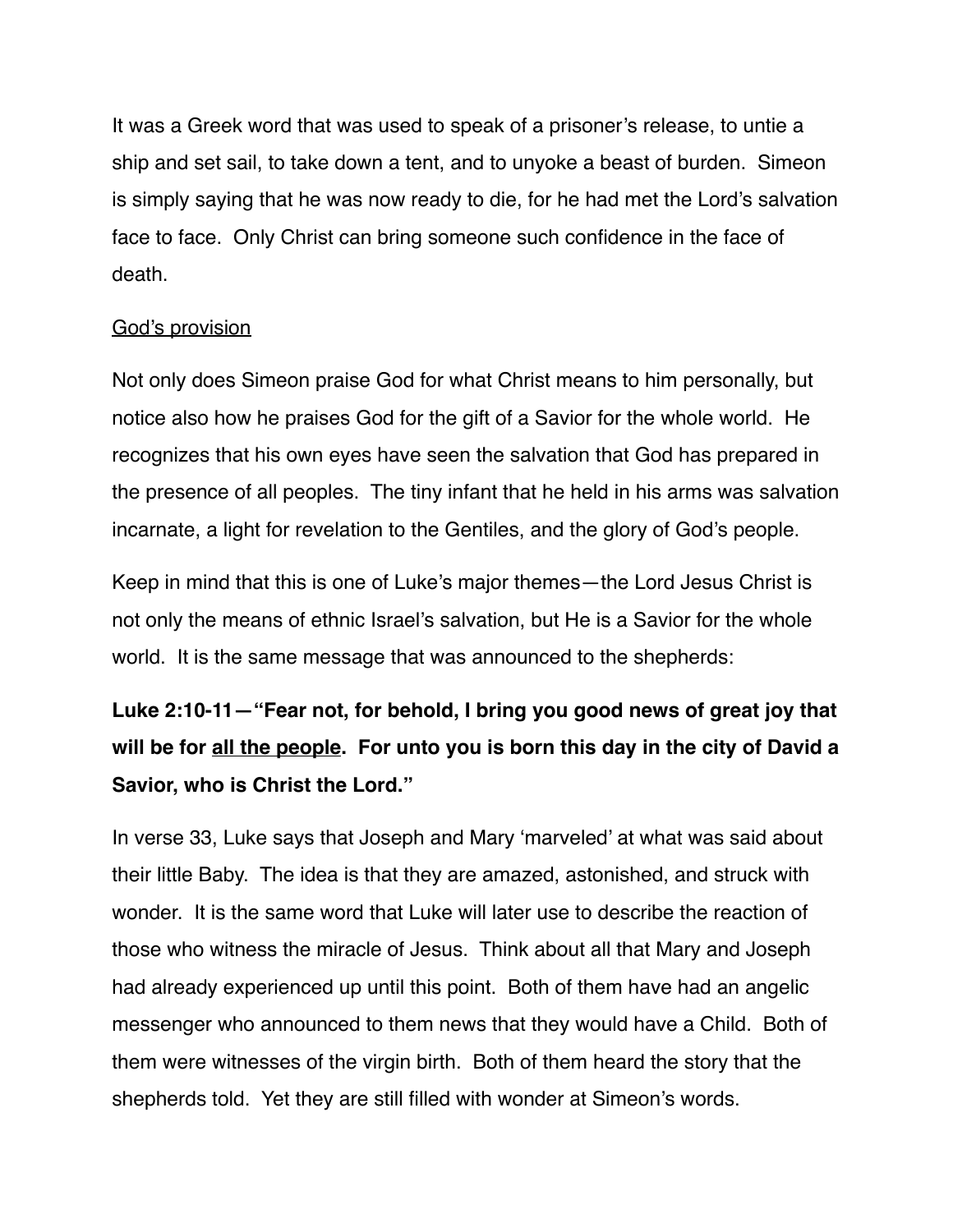When is the last time that you were filled with wonder over the truth of who Jesus is? Has familiarity bred contempt?

## **G.K. Chesterton***—"We are perishing for lack of wonder, not for lack of wonders."*

Worship involves wonder. God help us to regain our sense of wonder when we consider the truth of Christ. You will notice that Simeon's words of praise become words of prophecy. Look at what he says next in verse 34:

*"And Simeon blessed them and said to Mary his mother, 'Behold, this child is appointed for the fall and rising of many in Israel, and for a sign that is opposed (and a sword will pierce through your own soul also), so that thoughts from many hearts may be revealed."*

After blessing the two of them, he turns to Mary and has something to say about the future of her Son. Specifically, he says that Jesus will be:

• A stone that many will stumble over

The idea is that He will be both a blessing and a curse to individuals, depending upon how they regard Him. Isaiah the prophet foretold that the Messiah would cause some to fall as a stone of stumbling, while to others He would be a cornerstone of rejoicing.

• A sign that is opposed

He will become the means of judgment for those who refuse to embrace the redemptive plan of God, but He will also be the means of salvation for those who trust in Him.

• A sword that will pierce and reveal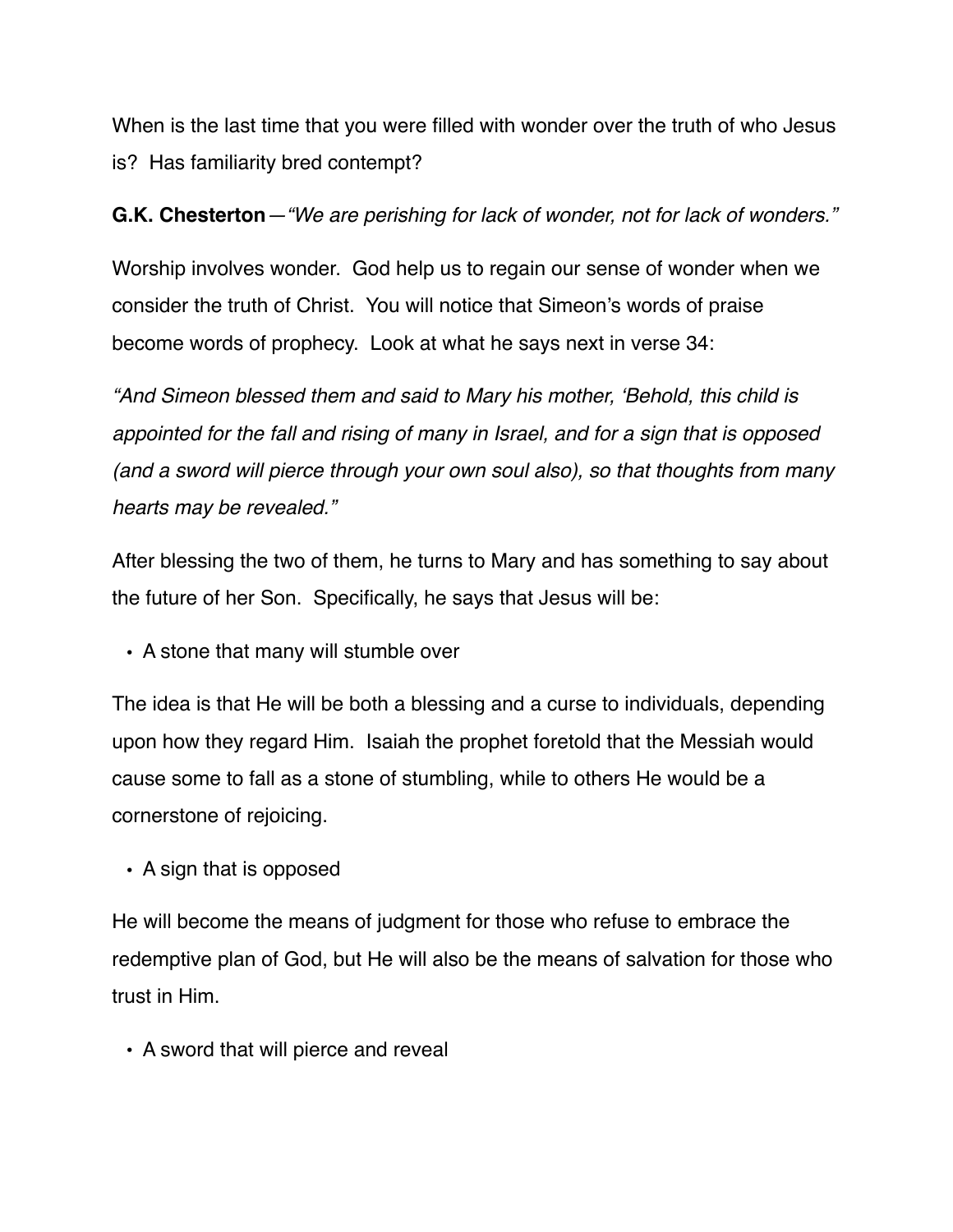Simeon even foretells the effect that Jesus would have on Mary personally and on the nation as a whole. His death would be like a sword piercing the soul of His mother, but it would divide the nation and separate true believers from unbelievers as He will expose the thoughts of many hearts.

As a righteous eyewitness, Simeon bears witness to God's redemptive purpose. The second eyewitness that Luke mentions is an elderly woman named Anna. Like Simeon, she too was righteous and devout. Notice what is said about her in verse 36:

*"And there was a prophetess, Anna, the daughter of Phanuel, of the tribe of Asher. She was advanced in years, having lived with her husband seven years from when she was a virgin, and then as a widow until she was eighty-four. She did not depart from the temple, worshiping with fasting and prayer night and day. And coming up at that very hour she began to give thanks to God and to speak of him to all who were waiting for the redemption of Jerusalem."*

It is very likely that she and Simeon knew each other and worshiped with a faithful group of people who were seeking the One who would come to redeem Israel. After Simeon makes his announcement, Anna also gives prophetic witness that Mary's baby is indeed the long awaited Messiah. She too begins to speak of Him to all who were waiting for the redemption of Jerusalem. It was yet one more verification of God's redemptive purpose.

In a way that sort of sums up everything in this passage, notice what verses 39-40 say:

*"And when they had performed everything according to the Law of the Lord, they returned into Galilee, to their own town of Nazareth. And the child grew and became strong, filled with wisdom. And the favor of God was upon him."*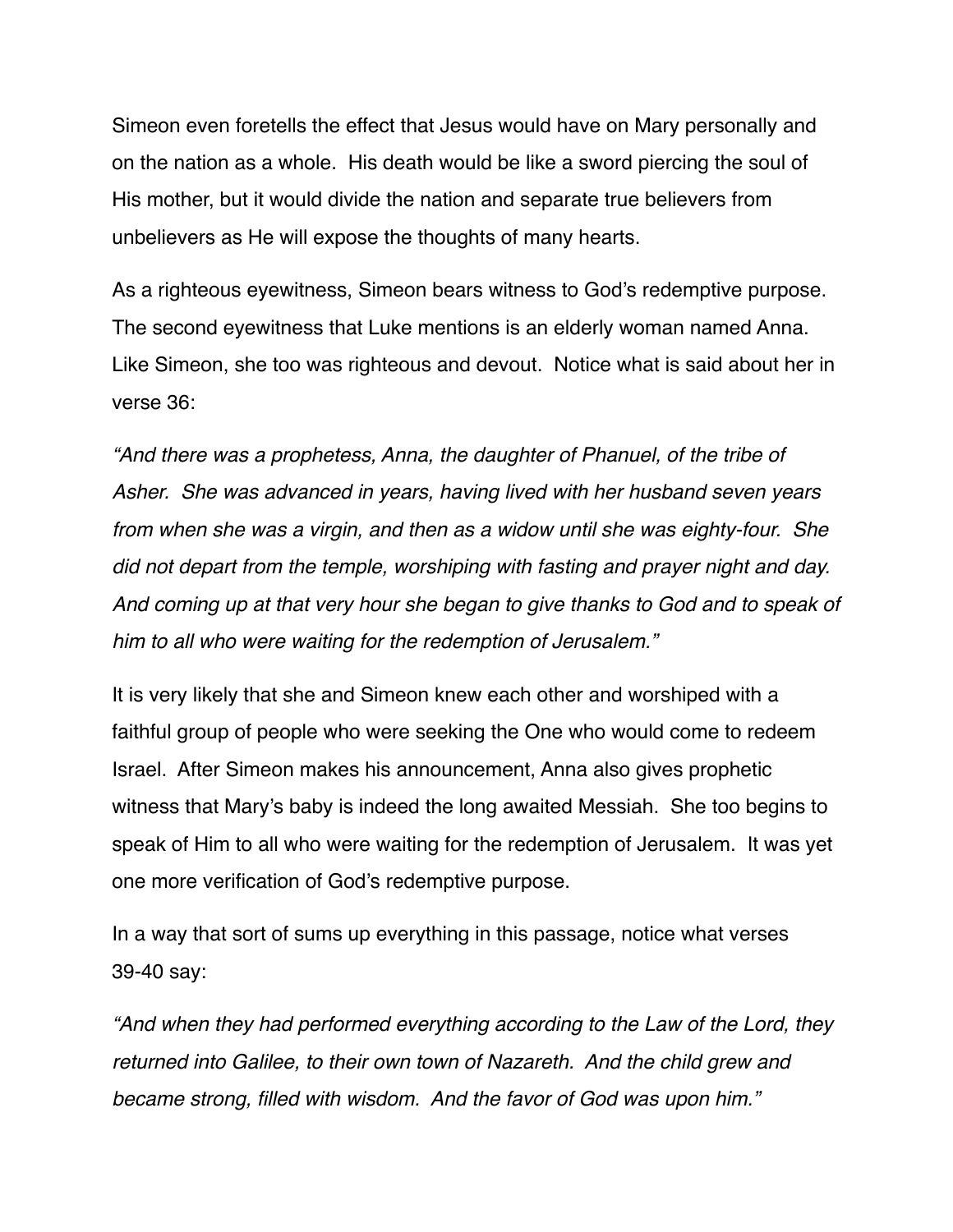What a remarkable thought! The infant soon became a toddler, the toddler became a child, and the child grew to adulthood. He grew and became strong, filled with wisdom, and with the favor of God upon His sinless life.

Application:

*Be grateful for a legally qualified Savior.* Jesus fulfilled the requirements of the Law down to the smallest letter. In doing so, He is able to give His righteousness to those who trust in Him for salvation.

*Be sure that you are ready when death comes.* Simeon was ready because he met Jesus personally. What about you? Countless millions are careening down the highway of life without giving death a passing thought. Don't let it catch you off guard.

*Be amazed at the truth of who Jesus Christ is.* He is more than a good teacher, a moral person, and an example to follow. He is God in human flesh, the very embodiment of salvation. The truth of who He is ought to provoke wonder in our hearts, just like it did for Joseph and Mary. If you have never been saved, then why not stop right now and invite Christ to be the Savior and Lord of your life? And if you are a Christian, ask the Holy Spirit to take the truth of Christ and renew an awesome sense of wonder within your heart.

So let's revisit the question that was asked earlier:

*What Child is this who, laid to rest, On Mary's lap is sleeping? Whom angels greet with anthems sweet, While Shepherds watch are keeping? This, this is Christ the King, Whom shepherds guard and angels sing; Haste, haste, to bring Him laud,*